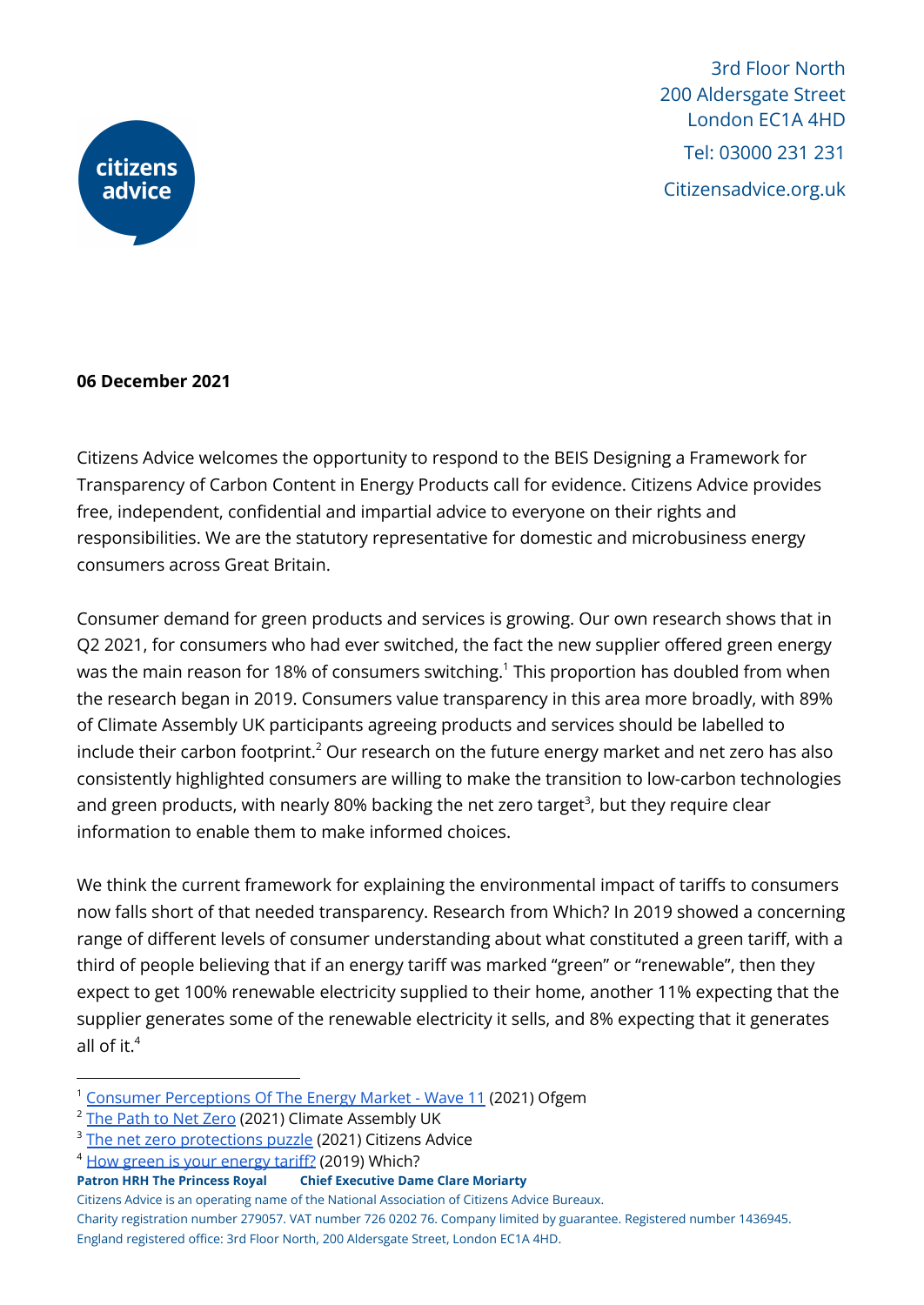

Research earlier this year also estimated the percentage of households with "green" suppliers – those only offering electricity tariffs backed by Renewable Energy Guarantee of Origin certificates (REGOs) – had increased from less than 20% to 65% $^5$ . Without a commensurate increase in that time period of renewables generation capacity or investment, this points to a disconnect between the certificates used to formally accredit a tariff as green and what a consumer would, reasonably, expect from a green supplier.

In that context, we welcome the intent behind the call for evidence to work towards a framework to improve transparency. We urge BEIS to consider changes that improve the direct link between generation and a consumer's tariff, improve transparency in this complex area of the market and give consumer's confidence that where they are opting for a green tariff, they are genuinely supporting additional new low-carbon power. Our response focuses on consumer-facing elements of the call for evidence rather than operational or commercial issues.

Yours faithfully,

Tom Crisp

Senior Policy Researcher

**Q1: Does the current approach of retrospective annualised matching (using REGO certificates) provide a sufficient level of consumer transparency? Please provide Reasons.**

No. In our view, the current approach does not represent a sufficient level of consumer transparency. As recognised in the call for evidence, the current system was introduced two decades ago for a fundamentally different energy system and was not intended to create strong links between production and consumption within the existing system for tracking renewable

Citizens Advice is an operating name of the National Association of Citizens Advice Bureaux. Charity registration number 279057. VAT number 726 0202 76. Company limited by guarantee. Registered number 1436945. England registered office: 3rd Floor North, 200 Aldersgate Street, London EC1A 4HD.

<sup>&</sup>lt;sup>5</sup> Green Hair, Green [Branches,](https://portal.cornwall-insight.com/s/blog-article/aCa4J00000000hfSAA/green-hair-green-branches-green-skin-green-tariffs) Green Skin, Green Tariffs? (2021) Cornwall Insight

**Patron HRH The Princess Royal Chief Executive Dame Clare Moriarty**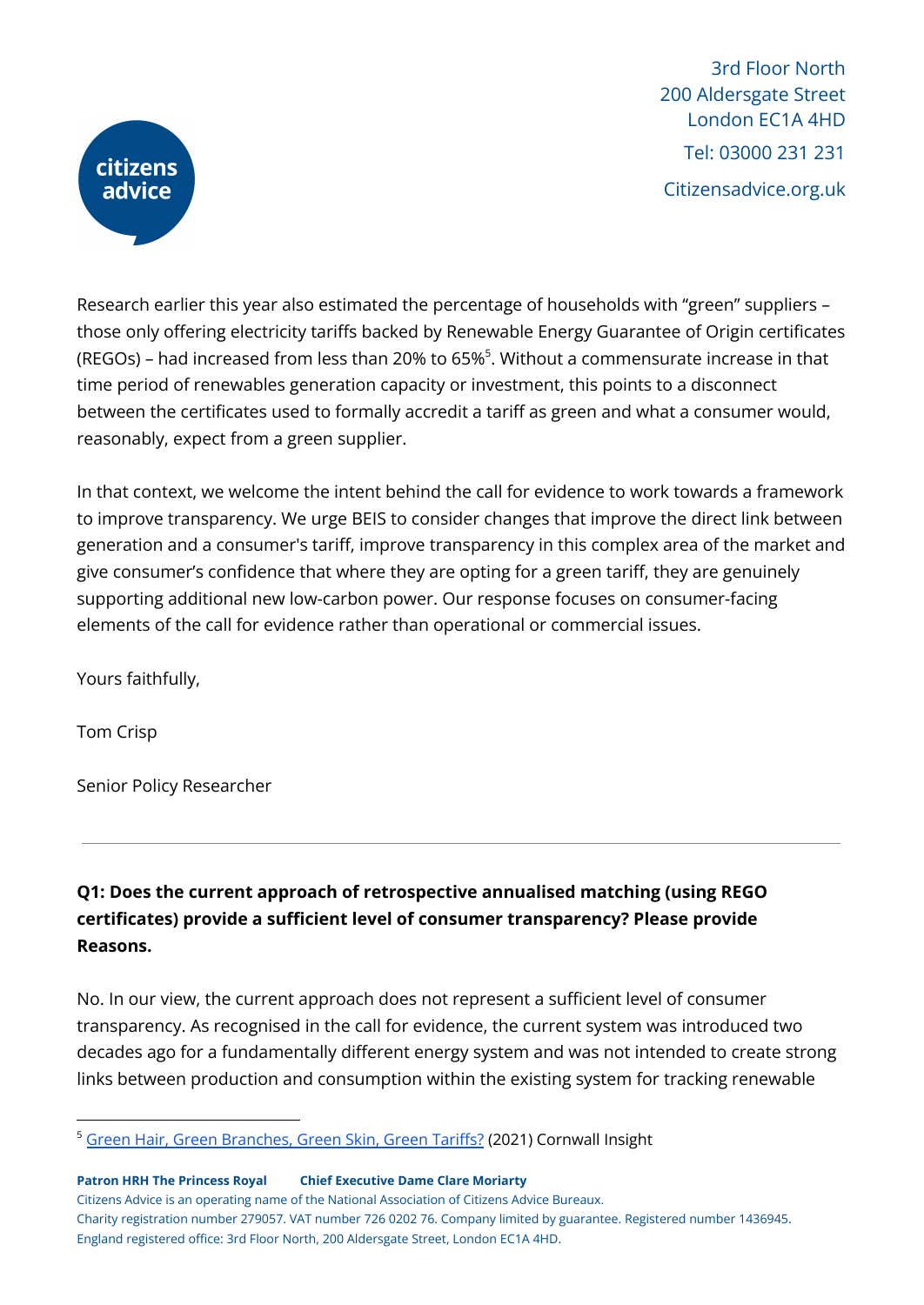

energy. While there are seasonality and some technical barriers for more real-time matching currently, an annual timeframe for matching generation and consumption does not provide the level of granularity consumers might expect.

There are also particular current scheme design elements that mean the link between energy generated and consumed is even weaker. Firstly the ability to use Guarantees of Origin (GoOs) from EU member states, meaning the renewable energy produced may not originate in the GB market. Secondly, the ability under the current scheme for the REGO certificates to be separated and traded independent of the associated power meaning advertising a tariff as green can be done cheaply and with no direct relationship with a renewable generator. External estimates in 2020 projected that to buy enough REGOs to match a typical domestic customers' demand would cost approximately £1.50 per household per year $^6$ , providing only a very minor revenue stream to generators.

## **Q5: How can green tariffs be regulated to enable consumer choice to drive additional investment in low carbon electricity generation? Please provide reasons.**

We do not have a prescriptive view at this stage on what the optimal pathway to regulating green tariffs to enable consumer choice to drive additional investment in low carbon electricity generation may be. A range of potential interventions are possible and may be appropriate over different time frames depending on what is technically feasible. However, given the speed with which green tariffs have proliferated into the market, plus the urgency of the net zero transition and the need to help consumers make positive choices to support the transition, reforms should once identified be progressed rapidly.

Research by Baringa has indicated<sup>7</sup> that more established energy suppliers have tended to use both PPAs and certificates to back their green energy, which has correlated with the development of renewable generation within the same parent company. One measure could be that to advertise a tariff as green, the company must have both a direct PPA relationship and certificates for the power used to supply consumers being marketed as green.

- **Patron HRH The Princess Royal Chief Executive Dame Clare Moriarty**
- Citizens Advice is an operating name of the National Association of Citizens Advice Bureaux. Charity registration number 279057. VAT number 726 0202 76. Company limited by guarantee. Registered number 1436945. England registered office: 3rd Floor North, 200 Aldersgate Street, London EC1A 4HD.

<sup>&</sup>lt;sup>6</sup> Renewable Energy Tariffs: The Problem of [Greenwashing](https://www.goodenergy.co.uk/media/18782/the-problem-of-greenwashing-october-2020.pdf) (2020) Good Energy

<sup>7</sup> [Renewable](https://www.baringa.com/BaringaWebsite/media/BaringaMedia/Campaign_LCF/Webpages/Renewable-tariffs-in-the-UK-what-makes-a-tariff-green.pdf) tariffs in the UK: what makes a tariff green? (2021) Baringa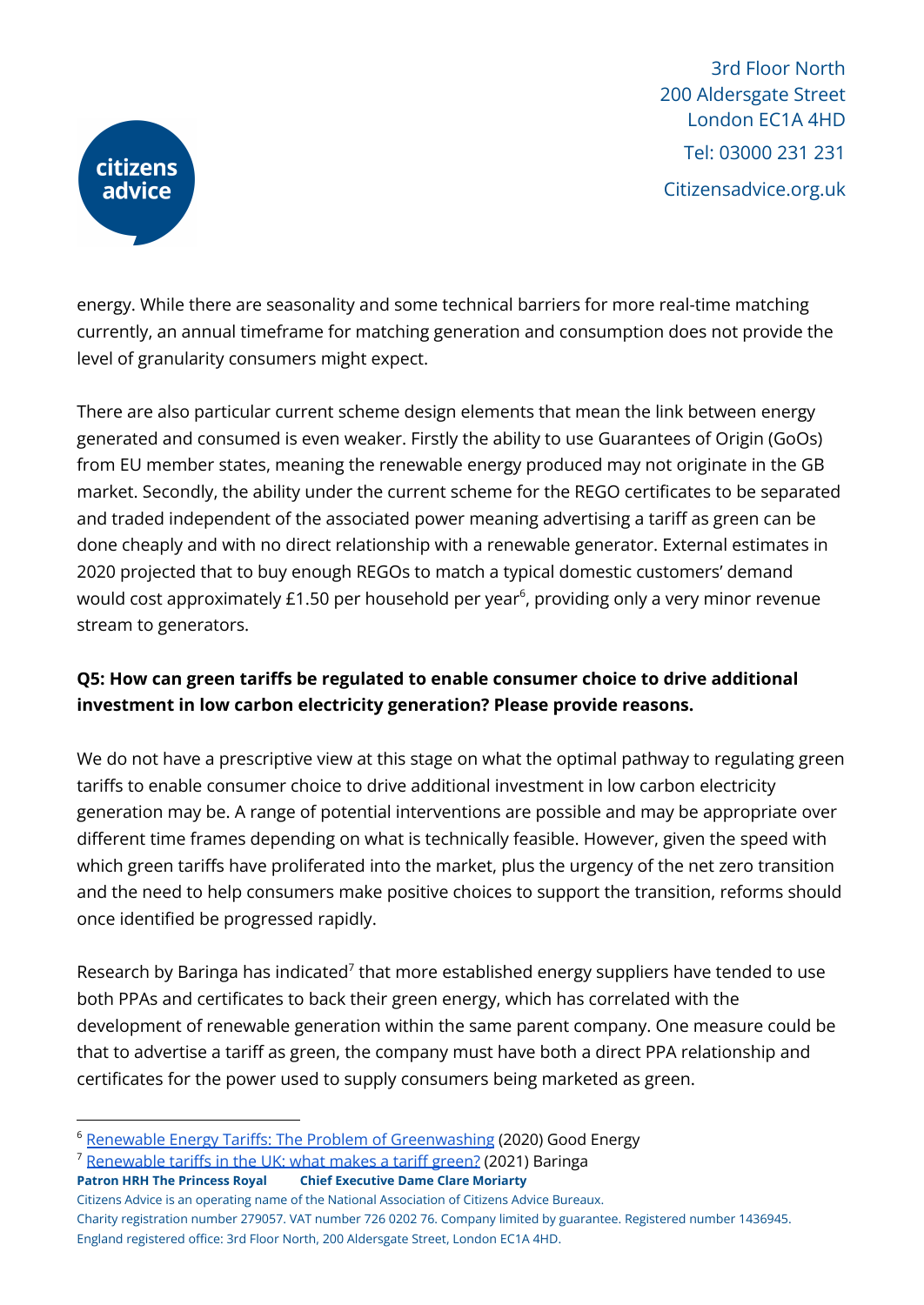

As the call for evidence notes, Good Energy, Green Energy UK and Ecotricity have all been granted enduring derogations from the default tariff cap by evidencing how their green electricity standard variable tariffs support additional investment in green infrastructure to a materially greater extent than existing government support schemes. Given this assessment framework is already in place, such a standard could potentially become the default to advertise a tariff as green, placing a meaningful premium on the products and incentivising more suppliers to directly invest in additional renewables.

Finally, technical solutions already used at a corporate level to match at a more granular level green generation and demand could form a template to develop a regulatory framework, with suppliers having to source a set percentage of low-carbon power across a year across time blocks to accredit a tariff as green. For example, the Energy Tag initiative<sup>8</sup> is an industry standard moving towards hourly certificates for consumers to track the source of their energy and understand their carbon emissions. The voluntary set of guidelines will work with existing REGO and GoO certificate schemes, with the ambition being to create a common, tradable instrument that provides traceability across markets for power, flexibility and carbon. Vattenfall has also offered a 24/7 Matching Solution to ensure corporate customers can be authentically supplied at all times with 100% renewable energy.<sup>9</sup> Finally, on a domestic scale, half-hourly usage data via smart meters and regionalised grid carbon intensity data could also potentially be a solution to explore to offer consumers information on their personalised carbon intensity.

## **Q7: Can you provide any evidence regarding the types of messages associated with green electricity tariffs that you believe to be misleading to consumers?**

We have qualitative evidence from contacts to our consumer service helpline where clients have felt confused or misled by a supplier's green tariff messaging. For example, a client whose tariff price increased was justified on the basis of it being green, but it was not made clear only the electricity element of their tariff was from green sources.

Citizens Advice is an operating name of the National Association of Citizens Advice Bureaux. Charity registration number 279057. VAT number 726 0202 76. Company limited by guarantee. Registered number 1436945. England registered office: 3rd Floor North, 200 Aldersgate Street, London EC1A 4HD.

<sup>8</sup> EnergyTag and granular energy [certificates](https://www.energytag.org/wp-content/uploads/2021/05/EnergyTag-and-granular-energy-certificates.pdf) White Paper (2021) Energy Tag

<sup>9</sup> Vattenfall to deliver renewable energy 24/7 to Microsoft's Swedish [datacenters](https://group.vattenfall.com/press-and-media/pressreleases/2020/vattenfall-to-deliver-renewable-energy-247-to-microsofts-swedish-datacenters) (2020) Vatenfall **Patron HRH The Princess Royal Chief Executive Dame Clare Moriarty**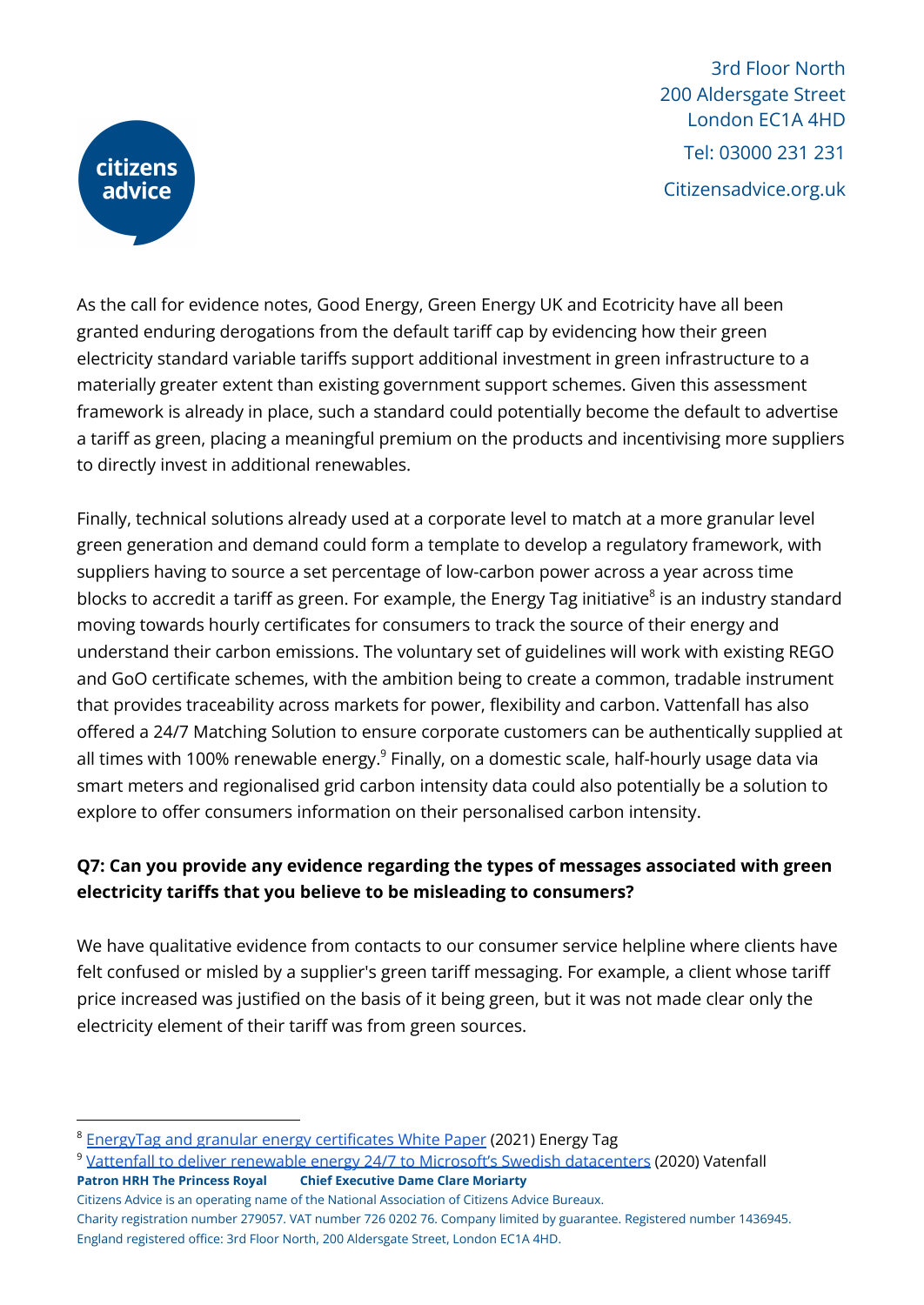

Florence $^{10}$  was sent some information as their 1 year fixed tariff was coming to an end. The new tarif they chose was more expensive because it was green. She asked on what basis the tariff was sold as green. The supplier said they would write to her, but she never heard back from them. Eventually a manager called and agreed it was not a green tariff. She was told it was because the electricity is green, but felt it should be made more clear this does not cover the gas - consumer service, January 2020

Some clients have been marketed to move to a green tariff at increased cost, without the benefits being made clear to them.

Farzana has had a letter from their supplier saying they can switch from a standard green to a "super green" tariff at increased cost. They phoned the consumer service wanting to know if there were any benefits to switching to this new tariff as they didn't understand the difference. Their annual estimated cost is currently £1350 and this would rise to over £1500 with the new tariff - consumer service, October 2021

Clients have felt misled by the difference between a supplier's branding or marketing materials and the reality of what power they have been supplied with.

Ian switched to a renewable energy provider. They asked the supplier where they get their energy from. The supplier stated that it was biomass energy - using plant material. Ian feels misled as on the website, they claim 100% renewable electricity with pictures of wind turbines, but use a very different energy source - consumer service, May 2021

And clients have also identified the distinction between power backed by renewables certificates and power purchased directly.

Geoffrey is seeking to refer his supplier to Trading Standards. His supplier claims their energy is 100% renewable but they do not source the energy directly from renewable generators. He says they purchased the certificates but the supply is not renewable as they state and they are relying on the "grey markets" to cover the way they advertise - consumer service, November 2018

 $10$  All names have been changed and information anonymised **Patron HRH The Princess Royal Chief Executive Dame Clare Moriarty**

Citizens Advice is an operating name of the National Association of Citizens Advice Bureaux. Charity registration number 279057. VAT number 726 0202 76. Company limited by guarantee. Registered number 1436945. England registered office: 3rd Floor North, 200 Aldersgate Street, London EC1A 4HD.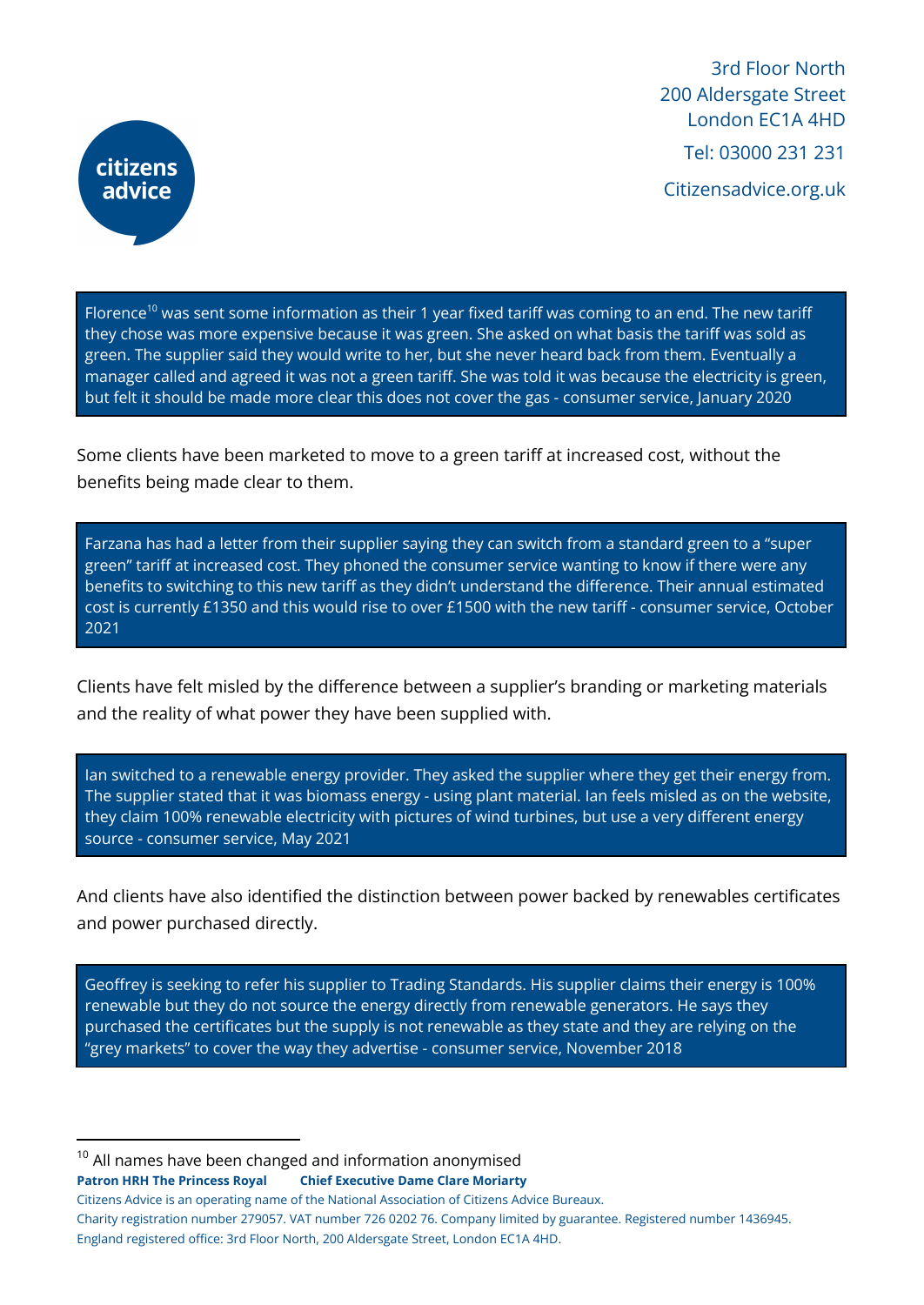

## **Q8: Can you provide any evidence as to the type of interventions or remedies (including international best practice approaches) which may help achieve greater transparency in green electricity tariffs?**

The EU consumer group BEUC has previously advocated in this space that electricity market regulators must establish criteria for measurable impacts of 'green' tariffs, for example that a certain amount per kilowatt-hour is channelled to third-party supervised funds that refinance additional generation capacities. This was seen as key to helping consumers to differentiate and compare such offers. 11

International examples of private-sector innovation in this space to data-match and provide customers confidence in the source of their energy such as Energy Tag and Vattenfall's 24/7 solution are referenced in answer to Q5.

## **Q9: How best do you think the carbon content of energy supplied to a home or business consumer could be made more transparent to consumers?**

We agreed $^{\text{12}}$  with the content of the CMA's green claims code developed earlier this year for products and services across the economy, that:

- claims must be truthful and accurate
- claims must be clear and unambiguous
- claims must not omit or hide important relevant information
- comparisons must be fair and meaningful
- claims must consider the full life cycle of the product or service
- claims must be substantiated

These principles should be factored into any future green tariff regulatory framework and the communications suppliers send to consumers to help them understand how to make green choices.

Charity registration number 279057. VAT number 726 0202 76. Company limited by guarantee. Registered number 1436945.

<sup>11</sup> [Trustworthy](https://www.beuc.eu/publications/beuc-x-2016-002_jmu_trustworthy_green_electricity_tariffs.pdf) 'green Electricity' Tariffs (2016) BEUC

<sup>&</sup>lt;sup>12</sup> Citizens Advice response to the CMA's draft guidance on [environmental](https://www.citizensadvice.org.uk/about-us/our-work/policy/policy-research-topics/energy-policy-research-and-consultation-responses/energy-consultation-responses/citizens-advice-response-to-the-cmas-draft-guidance-on-environmental-claims-on-goods-and-services/) claims on goods and services (2021) Citizens Advice

**Patron HRH The Princess Royal Chief Executive Dame Clare Moriarty**

Citizens Advice is an operating name of the National Association of Citizens Advice Bureaux.

England registered office: 3rd Floor North, 200 Aldersgate Street, London EC1A 4HD.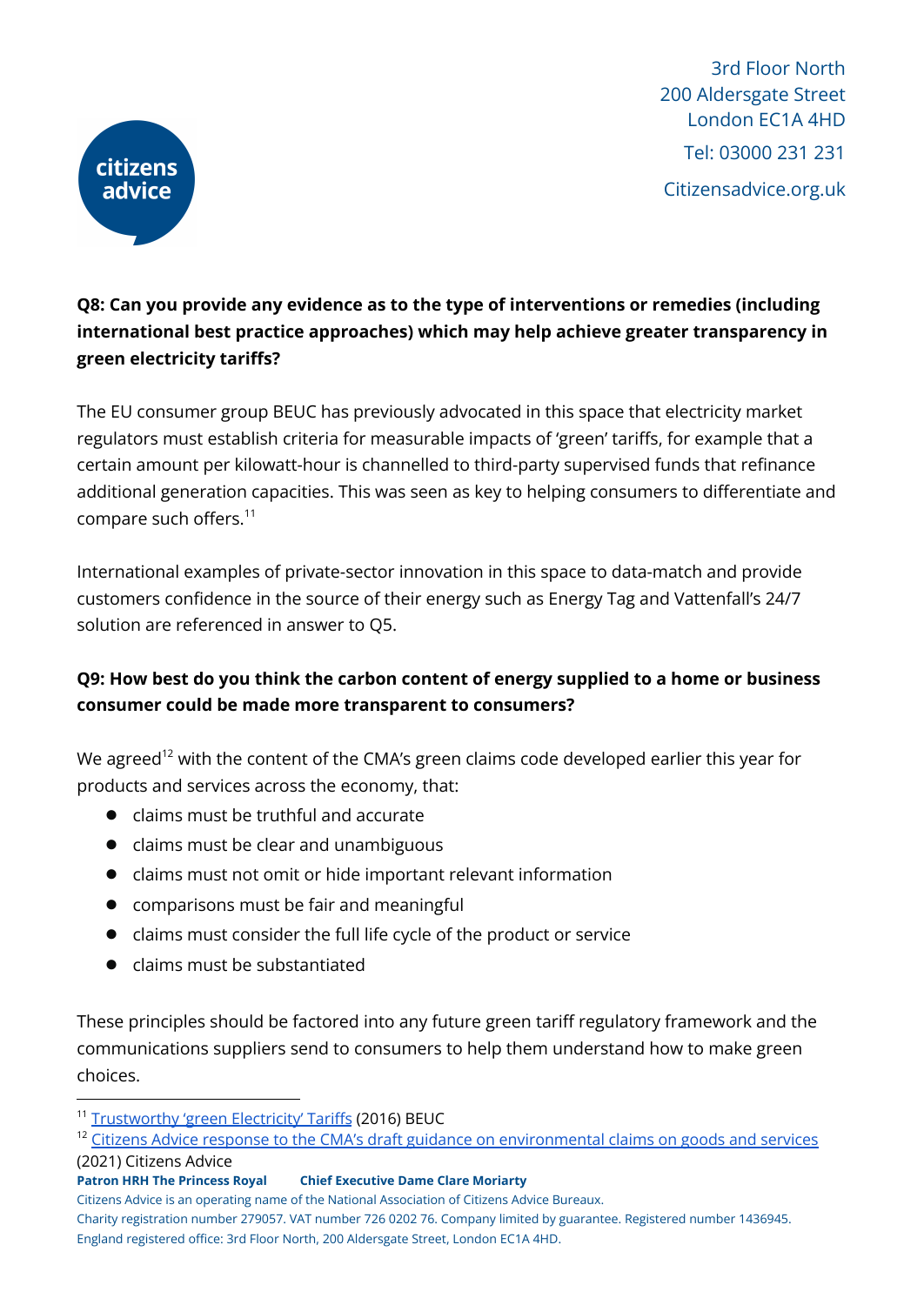

Our own principles<sup>13</sup> for a future energy market also set out our vision for what a future energy market should look and feel like for energy consumers, highlighting the importance of companies providing transparent, comparable and simple information about products and services. These elements will be essential to the design of communicating carbon content to consumers, particularly simplicity given the complexity of current arrangements. Our future consumers research $^{14}$  also showed a clear expected trend in the future energy market will be personalisation with data used to tailor offers to individual consumers, therefore it makes sense for any future tariff regulation to ensure carbon content or similar information is as relevant to the individual as possible.

## **Q10: Should there be any avenues to accommodate flexibility technologies within a future green tariff framework (should a future framework be necessary)? If so, how could this be achieved?**

Yes. Given the importance of flexibility in enabling decarbonisation and the prominent role flexibility technologies are expected to play in consumers' lives in the future it would be appropriate to explore how they could be accommodated in a future green tariff framework. Research Citizens Advice commissioned on smart EV charging demonstrated<sup>15</sup> how maximising the use of green energy was a motivation for consumers looking to engage with Vehicle to Grid services. It is likely that providers of these services will develop their own environmental advertising claims, which may result in similar issues around clarity and comparability with the current arrangements for basic tariffs.

With information available to track grid carbon intensity, there may be value in an "avoided carbon" equivalent being tracked and communicated to consumers as an environmental benefit of electricity stored at times of high low-carbon power output and discharged at times of high carbon intensity on the grid.

- **Patron HRH The Princess Royal Chief Executive Dame Clare Moriarty**
- Citizens Advice is an operating name of the National Association of Citizens Advice Bureaux. Charity registration number 279057. VAT number 726 0202 76. Company limited by guarantee. Registered number 1436945. England registered office: 3rd Floor North, 200 Aldersgate Street, London EC1A 4HD.

<sup>&</sup>lt;sup>13</sup> Setting out [principles](https://www.citizensadvice.org.uk/Global/CitizensAdvice/Energy/FEC%20slides%20(1).pdf) for a future energy market (Citizens Advice) 2020

<sup>&</sup>lt;sup>14</sup> Future energy [consumers](https://www.citizensadvice.org.uk/about-us/our-work/policy/policy-research-topics/energy-policy-research-and-consultation-responses/energy-policy-research/future-energy-consumers-views-from-our-digital-series/) - Views from our digital series (2020) Citizens Advice

<sup>&</sup>lt;sup>15</sup> Smart electric vehicle charging: what do drivers and businesses find [acceptable?](https://www.citizensadvice.org.uk/Global/CitizensAdvice/Energy/Smart%20EV%20charging%20-%20What%20do%20drivers%20and%20businesses%20find%20acceptable%20-%20Final%20Report%20for%20Citizens%20Advice%20(1).pdf) (2019) TRL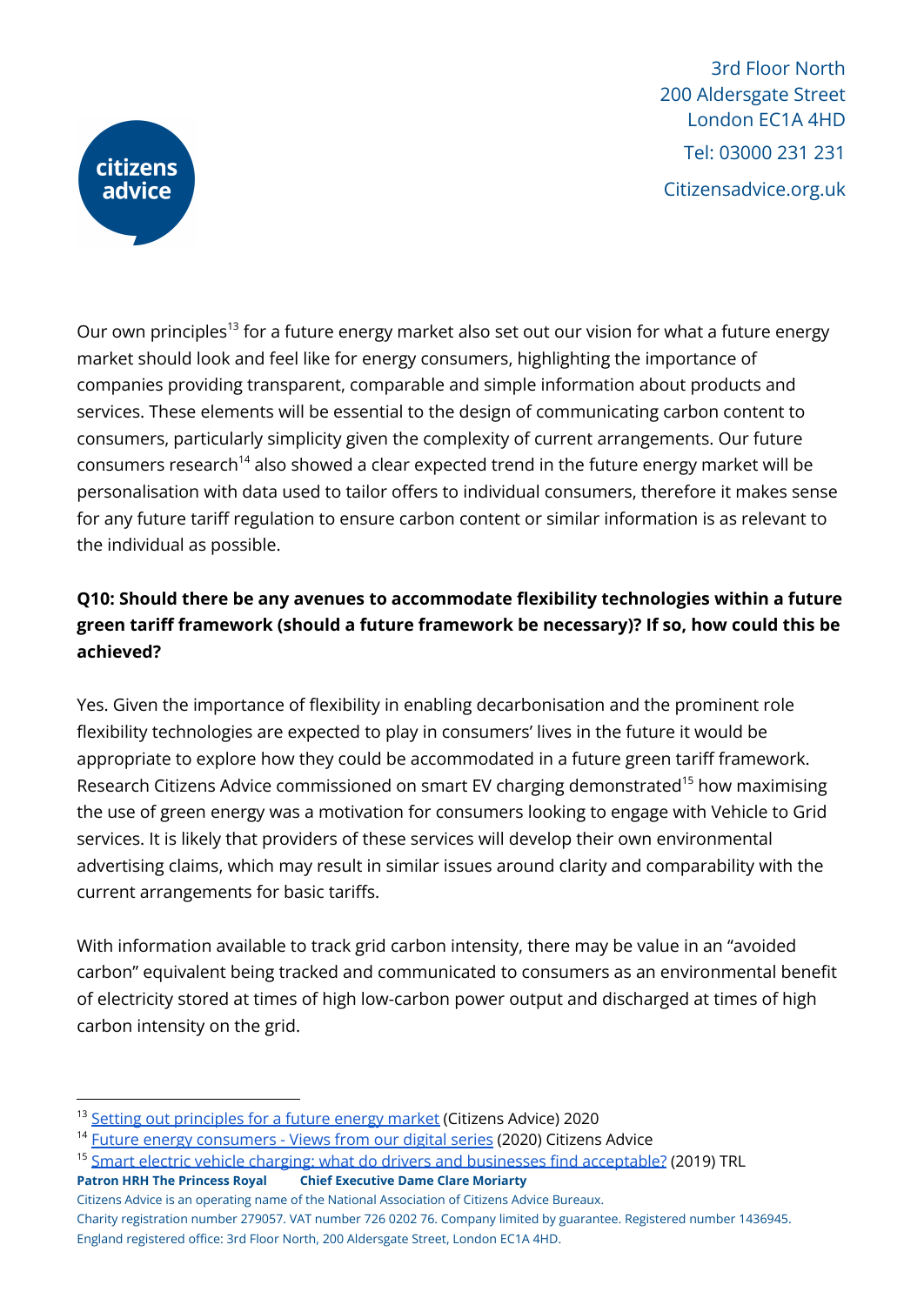

## **Q12: Are there any other emerging needs you believe a future green or low carbon tariff framework (should a future framework be necessary) should accommodate?**

We highlighted in previous research $^{16}$  the significant role third-party intermediaries play in the retail energy market, both in providing the primary route to engagement, and increasingly acting as an agent in the flexibility space, for example through aggregation. There would be value in the development of a future green tariff framework in considering the role of TPIs from the start of the policy process, both as a significant route for providing consumers with information on green tariffs, and as service providers themselves who may advertise the benefits of flexibility and control over consumer assets as both offering a cost saving and environmental benefits.

# **Q13: Should other forms of low carbon power, such as nuclear, hydrogen, CCUS and CHP be considered as part of any future green or low carbon tariff regulatory developments (should developments be necessary)**

Yes. Given the importance of these technologies in the government's net zero strategy, with nuclear, hydrogen, CCUS and CHP all envisaged as having a significant role in the transition, it would be logical to consider these technologies in the context of future green tariff regulatory developments.

However, consumers will also continue to value fuel mix information on top of any overall certification that their tariff is low-carbon, as some consumers will take a narrow view on what they perceive as green and will want to support renewables only rather than nuclear or biofuels, especially given variable levels of support with 79% of consumers supporting renewables compared to 38% for nuclear. 17

Furthermore, we would also recognise that with one of the intents of this call for evidence being to understand how green tariffs be regulated to enable consumer choice to drive additional investment in low carbon electricity generation, that it is unlikely consumer choice will be the determining factor in, for example nuclear development via a regulated asset base model.

```
Patron HRH The Princess Royal Chief Executive Dame Clare Moriarty
```
- Citizens Advice is an operating name of the National Association of Citizens Advice Bureaux. Charity registration number 279057. VAT number 726 0202 76. Company limited by guarantee. Registered number 1436945.
- England registered office: 3rd Floor North, 200 Aldersgate Street, London EC1A 4HD.

<sup>&</sup>lt;sup>16</sup> Stuck in the [Middle](https://www.citizensadvice.org.uk/about-us/our-work/policy/policy-research-topics/energy-policy-research-and-consultation-responses/energy-policy-research/stuck-in-the-middle/) (2020) Citizens Advice

<sup>17</sup> Public [Attitudes](https://assets.publishing.service.gov.uk/government/uploads/system/uploads/attachment_data/file/985092/BEIS_PAT_W37_-_Key_Findings.pdf) Tracker - Wave 37 (2021) BEIS